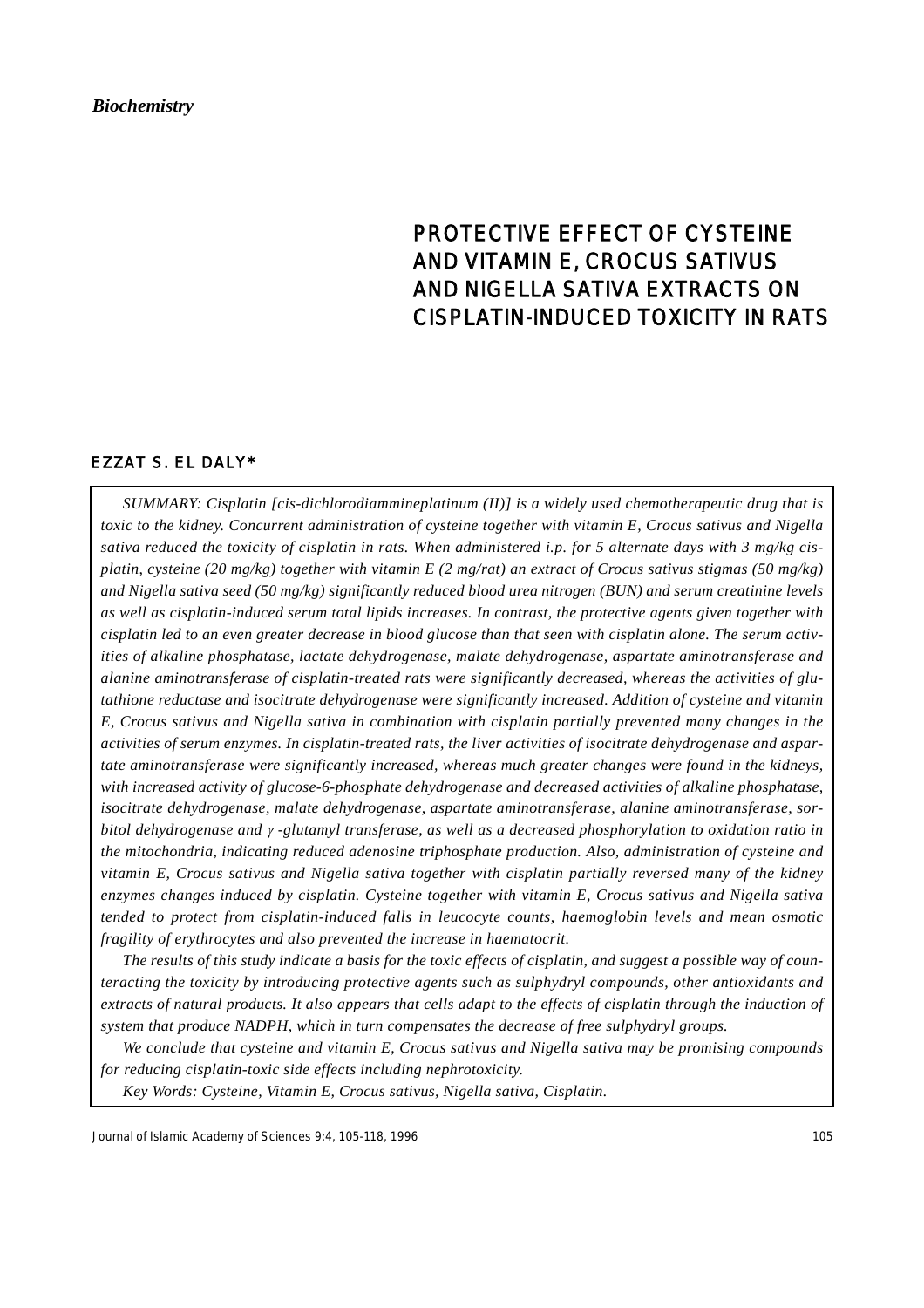## INTRODUCTION

Cisplatin was discovered to have cytotoxic properties in the 1960s, and by the end of the 1970s it had earned a place as the key ingredient in the systemic treatment of germ cell cancers. Since the early seminal work in the preclinical and clinical development of this drug, several thousand analogues have been synthesized and tested for properties that would enhance the therapeutic index of cisplatin (50). Although renal toxicity is the dose limiting factor for the use of cisplatin, other associated toxicities include emesis, nausea, diarrhea, anorexia, hair epilation and myelosuppression (2). Mechanisms for renal toxicity range from definitive histologic changes found in the proximal convoluted tubules to physiologic and biochemical alterations involving a decrease in mitochondrial respiratory function, enzymic activity in the respiratory chain and glutathione peroxidase, and effects on cellular calcium homeostasis. Important factors related to nephrotoxicity include age, renal irradiation, and concurrent alcohol intake (3). A potential mechanism influencing the sensitivity of cells to cisplatin may result from the interaction of specific proteins with cisplatin-damaged DNA (32). Other molecules, including RNA and proteins, also react with cisplatin (29). These reactions occur either by a direct pathway in which the co-ordinated chlorides are displaced by nucleophilic entering groups or by an indirect pathway in which the entering nucleophiles react with cisplatin molecules that have already exchanged chloride groups for solvent  $(H<sub>2</sub>O)$  (43,44). Cisplatin protein interactions are important in determining the therapeutic efficacy of the antitumour agent. Binding of cisplatin to plasma proteins significantly alters the rate of clearance of the drug from circulation (6,20). Reactions of native proteins with cisplatin may be responsible for the observed toxicity to the kidneys and gastrointestinal tract (18,40).

The effect of cisplatin on liver and kidney functions has been reported in several studies. Treskes et al. (49); Hanigan et al. (25) and Bogin et al. (14) showed that an injection of cisplatin changed liver and kidney enzyme activities. Also, Nair et al. (40) reported that body weight, haemoglobin levels and leucocyte counts were decreased after cisplatin injection in mice. On the other hand, administration of cysteine and vitamin E together with cisplatin partially reversed the uraemia and many of the biochemical changes induced by cisplatin (14).

Biochemical studies with heavy metals show that they react with free sulphydryl groups. It is postulated that the nephrotoxicity caused by several heavy metals, e.g. mercury, is related to the intracellular decrease of reduced glutathione, enzymes are then inactivated because their SH-groups are not maintained in a reduced form (19). Levi et al. (33) showed that following the administration of cisplatin to rats, there was a significant decrease of SH groups per gram wet weight. This change was seen prior to the elevation of blood urea nitrogen (BUN) and creatinine in the blood, suggesting that SH group depletion may be a primary event leading to the renal failure. The decrease of SH groups was due to a decrease of protein-bound SH, with the greatest decline in the cytosolic and mitochondrial fractions (33).

Ways of protecting SH groups and reducing the toxic effects caused by cisplatin have been reported (4,14,16,34).

Considerable interest has been focused on the isolation of compounds that might be administered with cisplatin to reduce the dose-limiting toxicity (2). For these compounds to be useful, they must either be selectively absorbed by non-tumour cells or administered at an appropriate time, before or after the antitumour drug, when injury to tumour cells is irreversible and reversible to non-tumour cells e.g. MPG (2-mercaptopropionyl glycine), methimazole, WR-2721 [S-2 (3-amino propylamino) ethyl phosphorothioic acid] and dithiocarbamates (27,39,45,49).

Considering the above, the current study was undertaken to examine the effects of cisplatin on various enzyme systems in the blood, liver and kidney, to relate these effects to renal failure, and to evaluate possible methods of reversing these effects by an administering compounds that protect or increase SH groups, e.g. cysteine and vitamin E. Also the effects of extracts of natural products like Crocus sativus dried stigmas (Saffron) and Nigella sativa seeds, as potential protective agents against cisplatin-induced toxicity in adult male albino rats were examined.

## MATERIALS AND METHODS **Animals**

Adult male albino rats (160-180 g; Animal House of the National Research Center, Doki, Giza) were housed in a con-

<sup>\*</sup>From Department of Biology, Faculty of Education, At Suez, Suez Canal University, Egypt.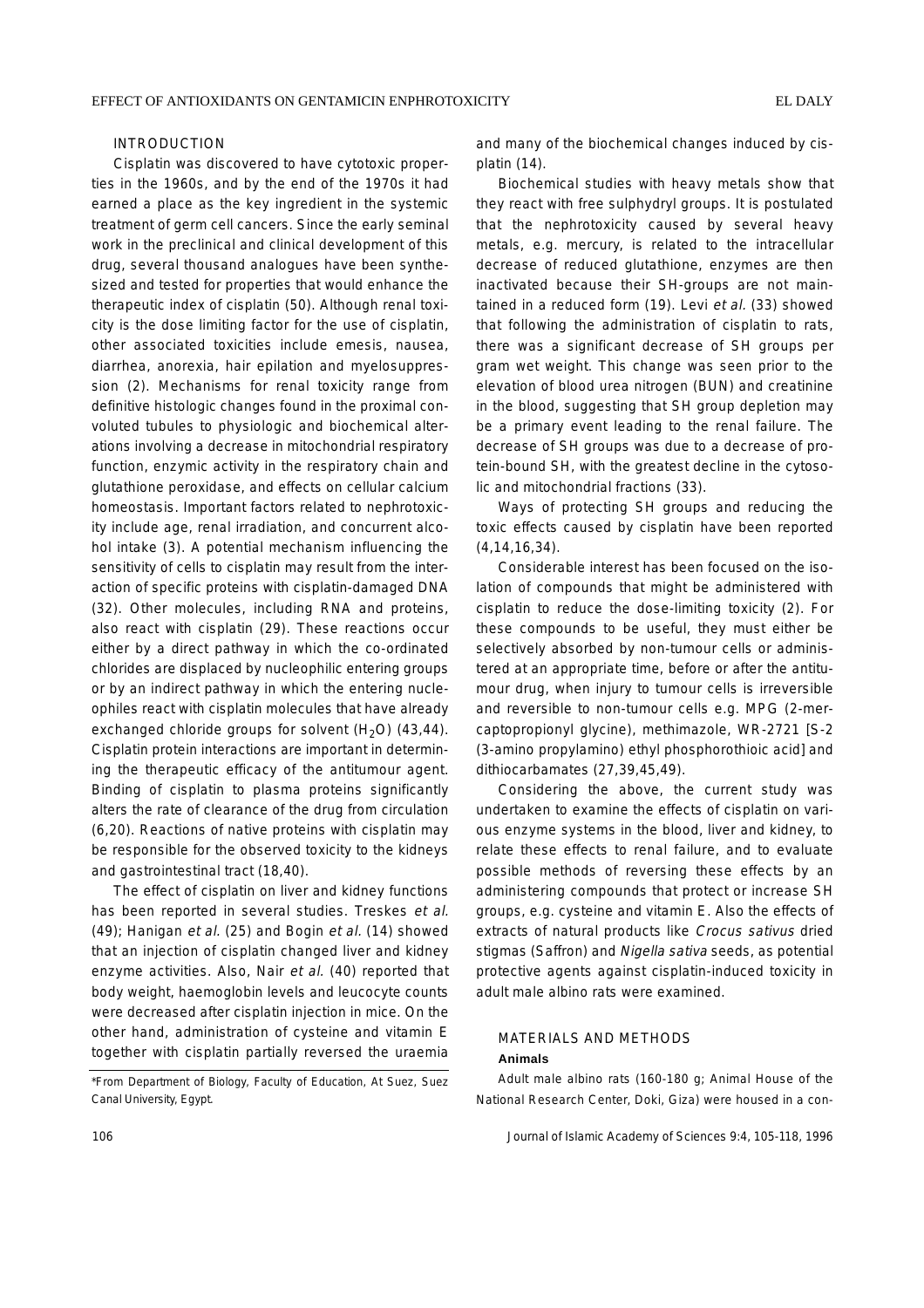trolled room on a 12-hr light/dark cycle and given food and water ad libitum.

#### **Chemicals and Natural Products**

Cisplatin, cysteine and vitamin E were obtained from the Sigma Chemical Co. (St. Louis, MO). Crocus sativus (Saffron) dried stigmas and Nigella sativa seeds were purchased from the local market with a fair degree of quality assurance. All other chemicals used were of analytical grade.

10g of Saffron (Crocus sativus L.; Family; Irideae) was extracted with 95% ethanol (500 ml) thrice, overnight at 28°C with continuous stirring. The pooled extracts were evaporated under reduced pressure to a known volume (50 ml) and loaded on to a silica gel (Shimadzu-Japan) column and eluted with petroleum benzene, chloroform, methanol and water, successively. The water fraction (yellow colour) containing the active ingredient was separated by ascending paper chromatography using butanol/acetic acid/water (6:1:2) as the solvent system. The active spot (faint yellow colour was cut, eluted with 95% methanol overnight, dried under reduced pressure to render the product alcohol-free and stored at 2°C. Approximate content of the active compound in the saffron was 5.6% (w/w).

The dried seeds of Nigella sativa L. (Family; Ranunculaceae) were powdered and 25g of the powder was extracted with 95% ethanol (500 ml) thrice, overnight at 28°C with continuous stirring. The pooled extracts were evaporated under reduced pressure to a known volume (50 ml) and loaded on to a silica gel (Shimadzu-Japan) column and eluted with 95% methanol/water (9:1). The active fraction (as indicated by brown colour) was collected and separated by ascending paper chromatography using chloroform as the solvent system. The active spot at the solvent front was cut, eluted with methanol (overnight), evaporated under reduced pressure to render the product alcohol-free and stored at 2°C. Approximate content of the active compound in the seeds was 2.2% (w/w).

Trials to reduce the nephrotic and toxic effects of cisplatin were performed. The substances evaluated were:

1. Cysteine- a SH- containing amino acid with the potential to protect endogenous SH-groups, and, therefore to reduce the damage caused by cisplatin;

2. Vitamin E, a substance known for it is antioxidative activity and thus a potential agent for protection of SH-groups. Cysteine and vitamin E were used together to determine whether the combination of the two offers greater protection;

3. Crocus sativus dried stigmas (saffron) and Nigella sativa seeds, natural products used as a potential protective agents against cisplatin-induced toxicity.

The effects of cysteine together with vitamin E or Crocus sativus or Nigella sativa were studied in the absence and in the presence of cisplatin.

#### **Schedule of Drug Administration**

Cisplatin (30 mg) was dissolved in 100 ml of sterile distilled water. Vitamin E was dissolved in corn oil 1:50. The extracts of saffron (1 gm) and of N. sativa (1 gm) was reconstituted in 200 ml sterile physiological saline. The experiments were carried out on eight groups of adult male albino rats and each group consisted of six animals. To the first group of rats, cisplatin was given 3 mg/kg body weight i.p. for five alternate days. The second group was administered cysteine (20 mg/kg body weight i.p.) and vitamin E (2 mg/rat s.c.) 30 min before administering cisplatin (3 mg/kg) for five alternate days. The third group was given 20 mg/kg cysteine together with vitamin E (2 mg/rat s.c.) as above but without cisplatin. The fourth group was administered saffron extracts (50 mgW/kg body weight i.p.) 30 min before administering cisplatin (3 mg/kg body weight i.p.) for five alternate days. The fifth group was given 50 mg/kg saffron extracts as above but without cisplatin. In a similar way the sixth group received N. sativa extract (50 mg/kg body weight i.p.) and after 30 min cisplatin (3 mg/kg) for five alternate days. Group seven received only N. sativa extract (50 mg/kg) for five alternate days. Group eight was the control which received the same volume of normal saline for the same period.

#### **Blood and Tissue Sampling**

Animals of the different groups were killed by cervical dislocation 6 hours after the last injection. Blood from each animal was collected in two separate clean centrifuge tubes. The first tube was heparinized before use to keep blood in a fluid condition for haematological level studies. The second tube was not heparinized and blood was allowed to coagulate and the tube was centrifuged at 3000 r.p.m. for 20 min for serum separation. Serum specimens of each animal were divided into two parts in clean small tubes, the first part was kept at 4-8°C for analysis of glucose within 24 hours. The second part was quickly kept frozen at -20°C until needed for analysis.

Immediately after sacrifice, livers and kidneys were rapidly excised from the body of each animal. Accurately weighed tissues were homogenized in ice-cold bidistilled water (1:10 dilution) using a potter El-Vejhem glass homogenizer fitted with a teflon pestle. The freshly prepared homogenates were then used for determination of enzymes assays immediately or stored at -20°C till ready for biochemical studies.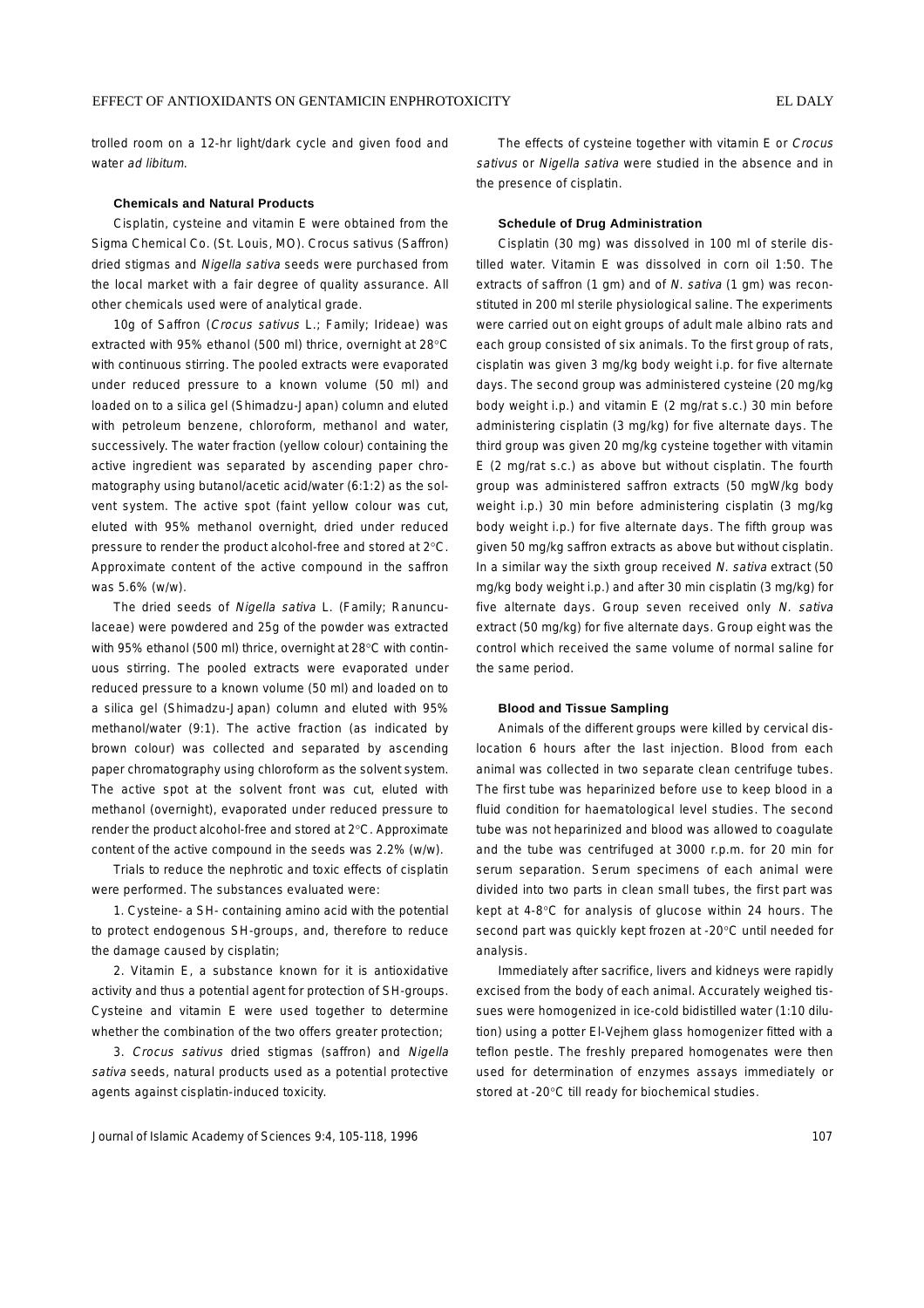Kidneys tissues were homogenized in 10-fold volumes of sucrose (0.25 mol/l, tris buffer 0.02 mol/l, pH 7.4) with a teflonglass homogenizer. Prior to homogenization, the tissues were cut into small pieces and washed three times with the homogenizing solution. The homogenate was first centrifuged at 3000 g for 15 min to remove connective tissue, cell debris, nuclei and membranes. The supernatant obtained was recentrifuged at 18000 g for 30 min. The sediment was washed (suspension and recentrifugation in the homogenizing solution) then used as the mitochondrial fraction.

### **Methods**

The enzymes, alkaline phosphatase, glutathione reductase, lactate dehydrogenase, isocitrate dehydrogenase, malate dehydrogenase, aspartate aminotransferase, alanine aminotransferase, malic enzyme, sorbitol dehydrogenase, γglutamyl transferase and glucose-6-phosphate dehydrogenase were assyed according to Mc-Comb and Bowers (37); Bergmeyer (7); Bergmeyer and Bernt (8,9); Bernt and Bergmeyer (12); Bergmeyer et al. (10,11); Hus and Lardy (30); Gerlach and Hiby (24); Szasz (48) and Lohr and Waller (35) respectively.

Blood urea nitrogen (BUN) and serum creatinine concentrations were analyzed using reagent kits from Bio-Analytics Company (P.O. Box 388, Palm City, FI., USA). Glucose, total proteins, albumin and total lipids concentrations were measured using methods described by Bonder and Mead (15); Lowry et al. (36); Doumas et al. (21); and Frings et al. (23) respectively.

Mitochondrial fraction was prepared according to Johnson and Lardy (31). Mitochondrial oxidative phosphorylation was measured with a Gilson respirometer at 30°C according to Smith (47).

The total leucocyte counts were performed using a haemocytometer. Using 'Sahli apparatus', the haemoglobin content of the blood can be determined. Mean osmotic fragility of erythrocytes was measured on freshly withdrawn cells according to Parpart et al. (41).

#### **Statistics**

Data are expressed as mean  $\pm$  standard error (S.E.M.). Where appropriate, analysis of variance was determined and statistical significance between groups was determined by the Student's t-test using P<0.05 as criteria for significance.

## **RESULTS**

Table 1 and Figure 1 summarizes the changes observed in the enzymes activities of serum following cysteine together with vitamin E, Crocus sativus and Nigella sativa administration in adult male albino rats treated with cisplatin.

The effect of cisplatin on serum enzymes activities revealed the occurrence of significant changes in most enzymes studied. The data obtained revealed the occurrence of significant (P<0.01) increases in glutathione reductase and isocitrate dehydrogenase in cisplatin-treated rats. On the other hand, significant decreases were recorded in the activities of alkaline phosphatase, lactate dehydrogenase, malate dehydrogenase, aspartate aminotransferase and alanine aminotransferase after 10-days of cisplatin injection. No significant differences were seen in the level of malic enzyme.

Cysteine and vitamin E, C. sativus and N. sativa added together with cisplatin did not reverse the lowered activity of alkaline phosphatase by cisplatin. Also administration of cysteine and vitamin E alone significantly (P<0.05) decreased the enzyme activity in the serum. However C. sativus and N. sativa added alone caused little or no effect on serum alkaline phosphatase activity. Cysteine and vitamin E, C. sativus and N. sativa administered alone or together with cisplatin, caused little or no effect on the serum activity of glutathione reductase. Serum lactate dehydrogenase and serum alanine aminotransferase activities in rats treated with cysteine and vitamin E, C. sativus and N. sativa together with cisplatin were significantly lower from the control animals. On the other hand, cysteine and vitamin, C. sativus and N. sativa given without cisplatin did not affect lactate dehydrogenase and alanine aminotransferase activities. Cisplatin, cysteine and vitamin E, C. sativus and N. sativa in combination, led to higher serum isocitrate dehydrogenase activity. Cisplatin administered together with cysteine and vitamin E and N. sativa caused a significant (P<0.01) decrease of serum malate dehydrogenase. However the enzyme activity approached normal in the C. sativus treated group receiving cisplatin. The protective agents without cisplatin did not affect the malate dehydrogenase activity.

Addition of cysteine and vitamin E, C. sativus and N. sativa together with cisplatin, caused little effect on the serum activity of aspartate aminotransferase. While the activity of the same enzyme was significantly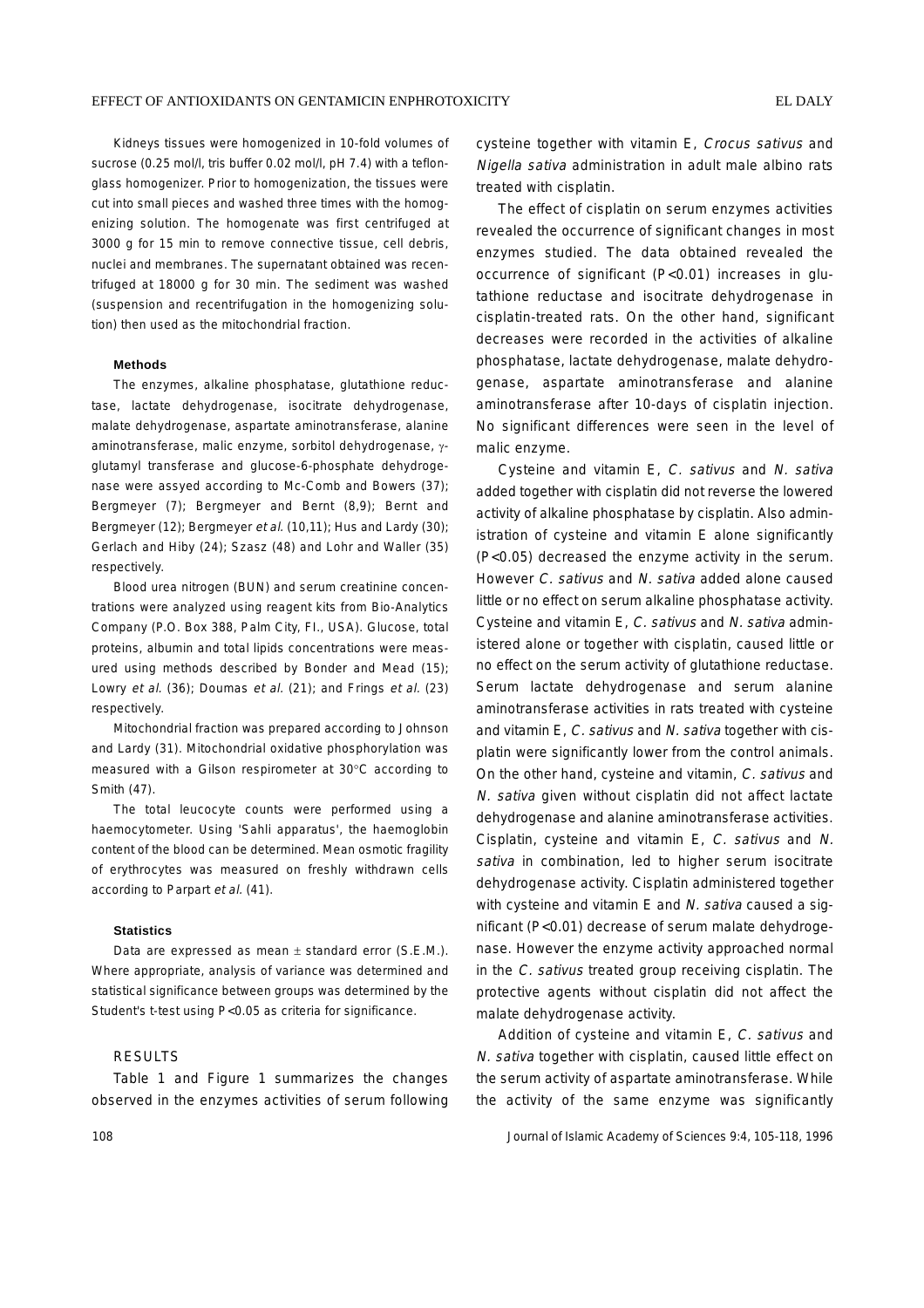| Treatment                           | Alkaline<br>Phosphatase<br>(U/100mg) | Glutathione<br>reductase<br>(U/100mg) | Lactate<br>dehydrogenase<br>(U/100mg) | Isocitrate<br>dehydrogenase<br>(U/100mg) | Malate<br>dehydrogenase<br>(U/100mg) | Aspartate<br>amino-<br>transferase<br>(U/100mg) | Alanine<br>amino-<br>transferase<br>(U/100mg) | Malic<br>enzyme<br>(U/100mg) |
|-------------------------------------|--------------------------------------|---------------------------------------|---------------------------------------|------------------------------------------|--------------------------------------|-------------------------------------------------|-----------------------------------------------|------------------------------|
| Control                             | $39.1 \pm 2.5$                       | $5.4 \pm 0.3$                         | 329.1±13.1                            | $1.0 \pm 0.1$                            | $131.7 \pm 4.9$                      | $17.2 \pm 0.9$ *                                | $5.1 \pm 0.3$                                 | $5.2 \pm 0.6$                |
| Cisplatin                           | 20.1±1.8 ***                         | $8.1 \pm 0.6$ **                      | 284.2±10.9*                           | $1.3 \pm 0.1$ **                         | $114.2 \pm 5.8$ *                    | $13.9 \pm 0.6$                                  | $4.0 \pm 0.2$ **                              | $5.8 \pm 0.8$                |
| Cisplatin+<br>cysteine+<br>VitaminE | $21.3 \pm 2.6$ ***                   | $5.8 \pm 0.8$                         | 260.2±25.4**                          | $1.4 \pm 0.2$ **                         | $95.2 \pm 6.1***$                    | $16.5 \pm 1.2$                                  | $3.3 \pm 0.3$ **                              | $5.4 \pm 0.7$                |
| Cysteine+<br>VitaminE               | $31.2 \pm 2.5$ *                     | $5.5 \pm 0.7$                         | $309.3 \pm 23.5$                      | $1.0 \pm 0.1$                            | $125.1 \pm 16.1$                     | 21.0±2.0*                                       | $4.7 \pm 0.5$                                 | $5.5 \pm 0.4$                |
| Cisplatin+<br>C.sativus             | $25.4 \pm 2.1***$                    | $5.9 \pm 0.3$                         | 286.9±12.17*                          | $1.2 \pm 0.1*$                           | $123.1 \pm 8.7$                      | $15.8 \pm 0.7$                                  | $4.4 \pm 0.3*$                                | $5.6 \pm 0.5$                |
| C.sativus                           | $36.2 \pm 3.4$                       | $5.6 \pm 0.4$                         | 310.8 ± 19.8                          | $1.1 \pm 0.2$                            | 133.2±10.1                           | $18.4 \pm 1.2$                                  | $5.3 \pm 0.6$                                 | $5.5 \pm 0.6$                |
| Cisplatin+<br>N. sativa             | $22.1 \pm 2.0***$                    | $6.2 \pm 0.4$                         | 290.8±12.3*                           | $1.2 \pm 0.1*$                           | $100.1 \pm 8.9$ **                   | $16.2 \pm 1.1$                                  | $3.5 \pm 0.6*$                                | $5.7 \pm 0.8$                |
| N. sativa                           | $38.7 \pm 3.5$                       | $5.8 \pm 0.4$                         | $340.3 \pm 17.8$                      | $1.1 \pm 0.1$                            | $132.9 \pm 9.5$                      | $19.0 \pm 1.4$                                  | $5.5 \pm 0.7$                                 | $5.7 \pm 0.7$                |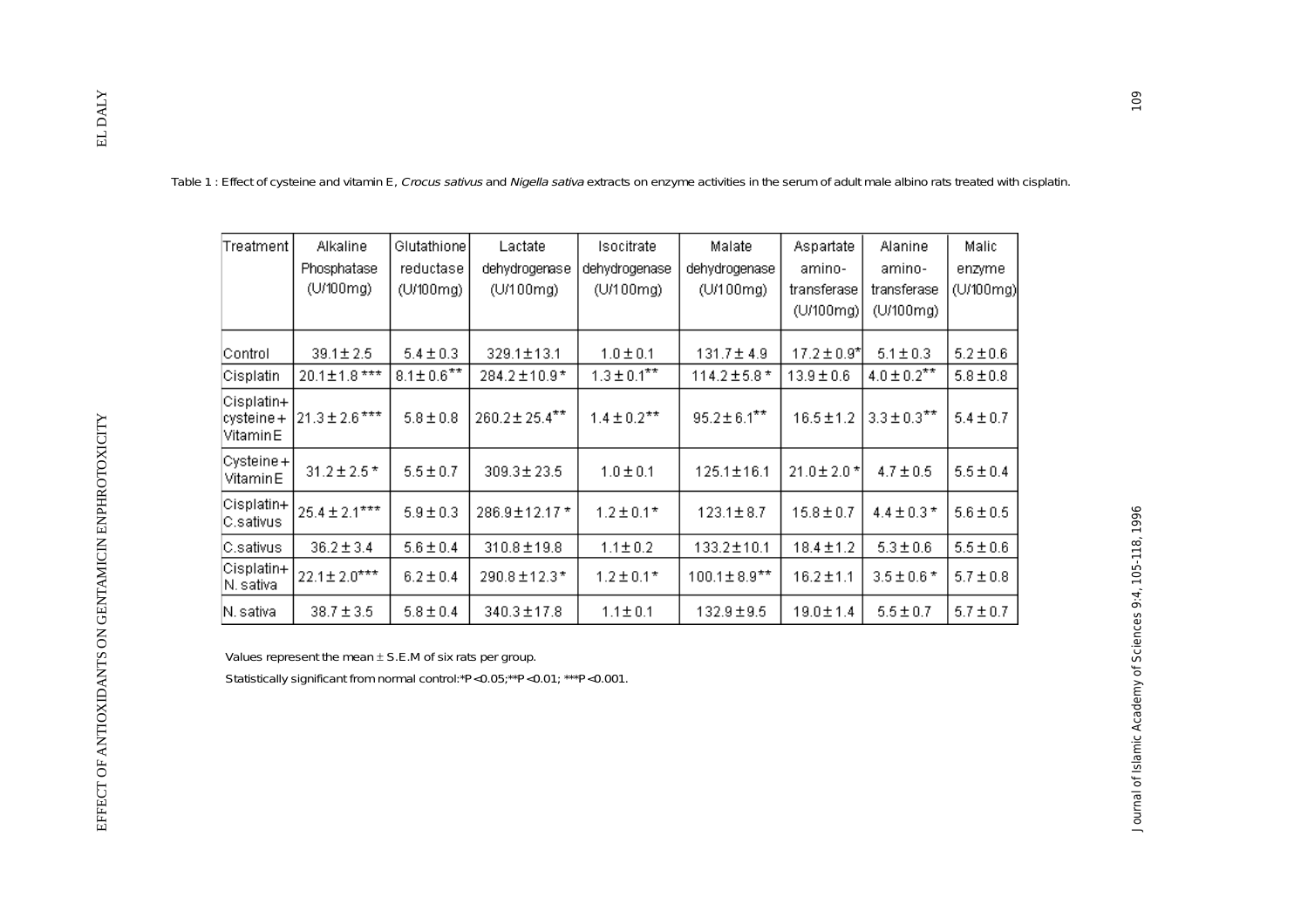## EFFECT OF ANTIOXIDANTS ON GENTAMICIN ENPHROTOXICITY EL DALY

Figure 1: Variations in the percent of control of enzymes activities in (a) serum (b) liver (c) kidney of adult male albino rats after 10 days of cisplatin administarion. Number of rats per each group = 6. Statistically significant from normal control: \*p<0.05; \*\*p<0.01; \*\*\*p<0.001.



(P<0.05) higher after administration of cysteine and vitamin E alone, the activity was not significantly different from the control when C. sativus and N. sativa were administered alone. After 10 days there was no significant difference between serum malic enzyme activity in rats receiving cisplatin and protective agents alone and those receiving the combination treatments.

Figure 2 summarizes the changes observed in proteins and metabolites of serum following cysteine together with vitamin E, C. sativus and N. sativa administration in adult male albino rats treated with cisplatin.

Animals receiving cisplatin alone showed a much greater increases in BUN and serum creatinine as compared to normal control animals indicating renal func-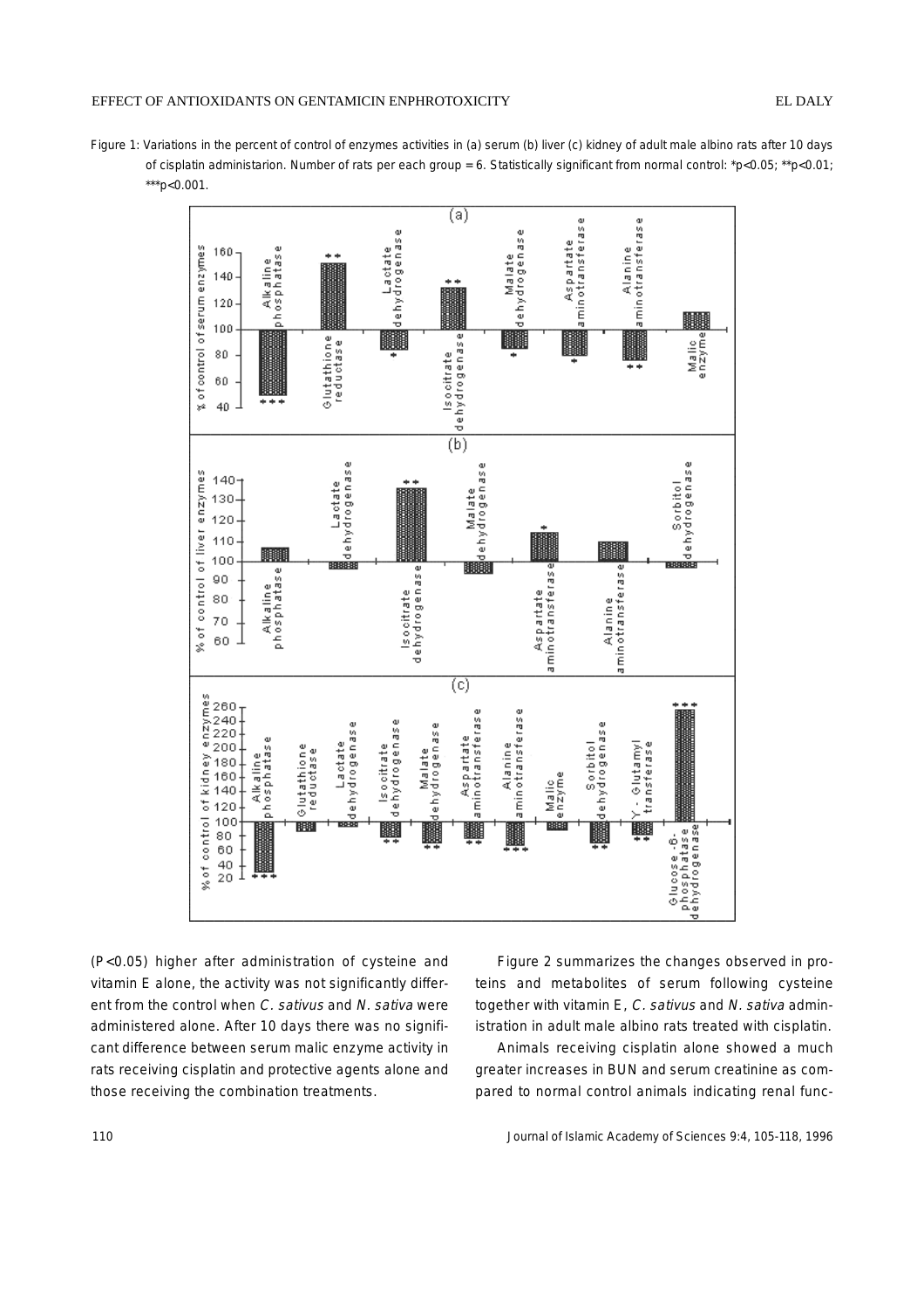|           | Akaline     | Lactate          | Isoctitrate      | Malate           | Aspartate      | Alanine        | Sorbitol       |
|-----------|-------------|------------------|------------------|------------------|----------------|----------------|----------------|
| Treatment | Phosphatase | dehydrogenase    | dehydrogenase    | dehydrogenase    | amino          | amino          | dehydrogenase  |
|           | (U/100 mg)  | (U/100 mg)       | (U/100 mg)       | (U/100 mg)       | transferase    | transferase    | (U/100 mg)     |
|           | protein)    | protein)         | protein)         | protein)         | (U/100 mg      | (U/100 mg      | protein)       |
|           |             |                  |                  |                  | protein)       | protein)       |                |
| Control   | $1.6 + 0.1$ | $361.5 \pm 20.6$ | $7.0 + 0.4$      | $418.3 \pm 18.5$ | $69.7 \pm 5.1$ | $49.8 \pm 4.3$ | $14.0 \pm 0.7$ |
| Cisplatin | $1.7 + 0.2$ | $348.1 \pm 19.3$ | $9.5 + 0.6^{**}$ | $399.8 \pm 19.5$ | $79.1 + 6.2^*$ | 54.0 $\pm$ 3.5 | $13.6 \pm 0.6$ |

Table 2 : Effect of cisplatin on enzymes activities in liver of adult male albino rats.

Values represent the mean  $\pm$  S.E.M. of six rats per group.

Statistically significant from normal control: \*P<0.05;\*\*P<0.01.

tion insufficiency. Small but significantly (P<0.05) lower concentrations of blood glucose and serum albumin and higher total lipids were seen in the sera of cisplatin-treated rats.

Cysteine and vitamin E or C. sativus significantly reverse some of the effects of renal failure caused by cisplatin. N. sativa treatment, however, protected rats from elevated blood urea nitrogen and creatinine concentrations induced by cisplatin. Cysteine and vitamin E, C. sativus and N. sativa given together with cisplatin led to an even greater decrease in blood glucose than that seen with cisplatin alone. Administration of cysteine and vitamin E, C. sativus and N. sativa together with cisplatin caused non-significant changes of serum total proteins, albumin and total lipids. The effects of the protective agents alone caused non-significant (P>0.05) changes in serum proteins and metabolites.

The effect of cisplatin on the liver enzymes are shown in Table 2 and Figure 1. Isocitrate dehydrogenase and aspartate aminotransferase activities exhibited significant (P<0.01 and P<0.05, respectively) increases in liver of cisplatin-treated rats. There were no changes in other hepatic enzymes studied.

Table 3 and Figure 1 summarizes the changes observed in the enzymes activities of the kidney following cysteine together with vitamin E, Crocus sativus and Nigella sativa administration in adult male albino rats treated with cisplatin. A mixed pattern was seen. Alkaline phosphatase, isocitrate dehydrogenase, malate dehydrogenase, aspartate aminotransferase, alanine aminotransferase, sorbitol dehydrogenase and -glutamyl transferase showed significantly lower specific activities, while glucose-6-phosphate dehydrogenase was significantly (P<0.001) higher in the cisplatintreated rats. No significant changes were seen in the activities of glutathione reductase, lactate dehydrogenase and malic enzyme.

Cysteine and vitamin E partially reversed, to a lesser extent, the inhibitory effect on activities of renal alkaline phosphatase, malate dehydrogenase, aspartate aminotransferase, alanine aminotransferase, and sorbitol dehydrogenase, and the excitatory effect on the activites of glucose-6-phosphate dehydrogenase by cisplatin. Also C. sativus and N. sativa given together with cisplatin led to a significant decrease in the activities of alkaline phosphatase, isocitrate dehydrogenase, malate dehydrogenase, alanine aminotransferase, sorbitol dehydrogenase and γ-glutamyl transferase relative to the normal control animals. Administration of cysteine and vitamin E alone significantly decreased renal malate dehydrogenase and sorbitol dehydrogenase activities, while glucose-6 phosphate dehydrogenase was significantly increased than that of the normal control animals. However C. sativus and N. sativa alone led to non-significant (P>0.05) changes in the kidney enzymes activities.

Estimation of mitochondrial oxidation and phosphorylation showed that the P/O ratio was decreased in mitochondria from the kidneys of cisplatin-treated rats, i.e. these mitochondria were less efficient in the production of adenosine triphosphate. While oxidation levels were almost identical in both groups, phosphorylation was significantly (P<0.01) lower in the cisplatin-treated group, decreasing the P/O ratio by 12.5% (Table 4).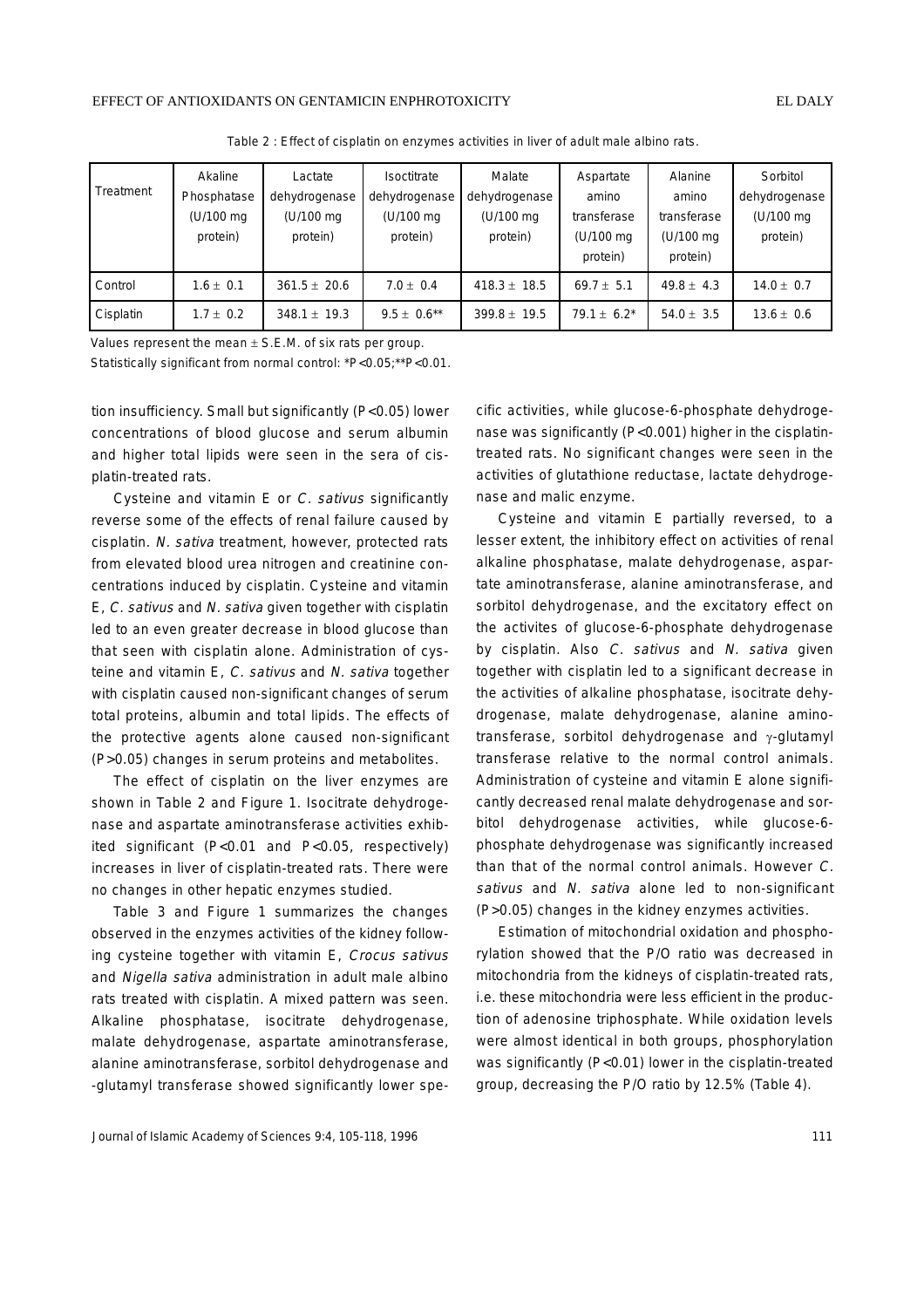## EFFECT OF ANTIOXIDANTS ON GENTAMICIN ENPHROTOXICITY EL DALY





Figure 3 summarizes the changes observed in the leucocyte counts, haemoglobin levels, haematocrit and mean osmotic fragility of erythrocytes following cysteine together with vitamin E, C. sativus and N. sativa administration in adult male albino rats treated with cisplatin.

Leucocyte counts, haemoglobin levels and mean osmotic fragility were significantly decreased in the cis-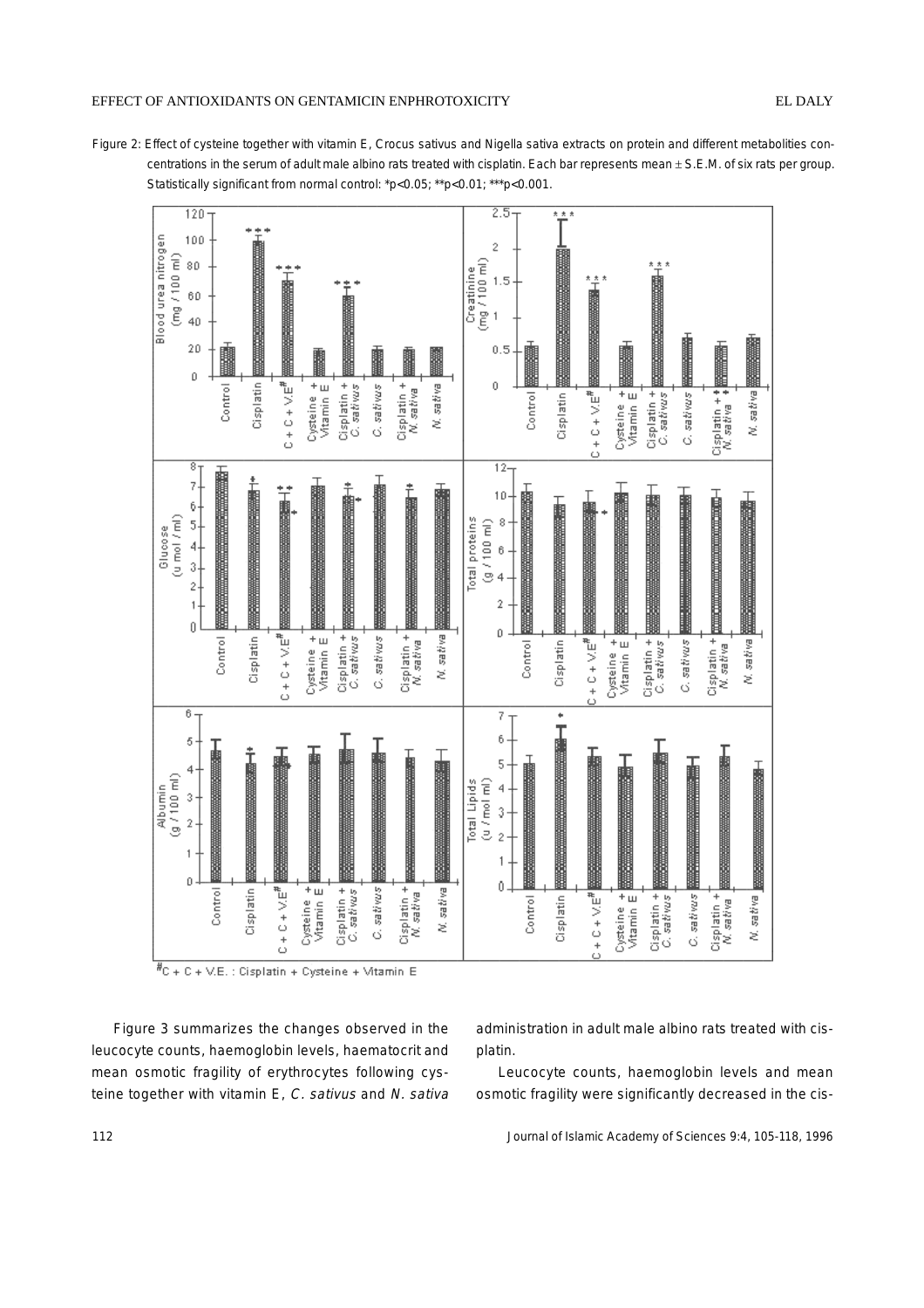platin treated animals, while haematocrit was significantly (P<0.05) increased. The leucocyte counts, haemoglobin levels, haematocrit and mean osmotic fragility approached normal in both C. sativus and N. sativa-treated groups receiving cisplatin, while leucocyte counts, haemoglobin levels and mean osmotic fragility were significantly lower in the cisplatin together with cysteine and vitamin E-treated rats. Administration of cysteine and vitamin E, C. sativus and N. sativa alone caused no effect on the haematological parameters studied.

## **DISCUSSION**

Chemotherapy and ionizing radiation affect noncancerous cells to a certain extent. Several groups have worked on chemoproctective and radioprotective agents attempting to find a preferential protection of normal tissues during cancer treatment (14,45,52). The most widely used common protective agents are sulphdryl-containing compounds like WR-2721 (38,42) and an antioxidant substances like methimazole and vitamin E (14,45). In the present study, treatment with cysteine together with vitamin E or saffron or Nigella sativa extracts significantly reversed the toxic effects caused by cisplatin. Most of the toxic reactions in cancer therapy with cisplatin are manifested by gastrointestinal epithelium and bone marrow, as evidenced by increased azotemia and gastrointestinal syndromes (1,22). Most of the chemotherapeutic agents used against malignant disease interfere with cell production by damaging mitotic or cell compartments of the marrow, or by slowing down cell division (51).

The results presented in this article provide evidence on the biochemical aspects, kinetics and mode of action of toxic effects caused by cisplatin.

The serum enzymes, alkaline phosphatase, lactate dehydrogenase, aspartate aminotransferase and alanine aminotransferase, as well as others, are commonly elevated following cellular damage as a result of enzymes leakage from cells to the blood. The serum catalytic concentrations of these enzymes however were significantly lower five alternate days post cisplatin administration in the treated animals, suggesting an inhibitory effect. Lower enzyme levels may be due to either lower release from the tissues to the serum, or

decreased production of active enzymes and consequently lower activity in the serum.

It has been postulated that the nephrotoxic mode of action of the drug cisplatin is similar to that of other heavy metals, and is related to the decrease in the intracellular concentrations of glutathione and proteinbound SH- groups, which are required for normal cellular function (5,26,33).

The possibility that cisplatin itself is the inhibitory agent of the enzymatic reaction was excluded by the fact that *in vitro* addition of the drug to the reaction media did not affect the reaction rates (14).

The lower activities of enzymes in the serum paralleled the intracellular pattern. Administration of substances containing sulphydryl groups, or with antioxidant properties, before cisplatin, significantly reversed the inhibitory effects caused by cisplatin alone, supporting the hypothesis that the cisplatin toxicity is associated with the reduction of free sulphydryl groups.

In the present study BUN and serum creatinine levels were significantly increased after cisplatin administration. Addition of cysteine together with vitamin E or saffron or N. sativa significantly reversed the toxic effects caused by cisplatin. The degree of uraemia was lowered and the magnitude of the changes in the serum analyses, including glutathione reductase, were smaller. These findings may suggest that some of the toxic effects caused by cisplatin may be reduced by using cysteine and vitamin E or saffron or N. sativa. Similar protection effects of cysteine and vitamin E or saffron or N. sativa against cisplatin induced toxicity has been observed in mice and rats (14,40). This, however, needs to be further studied, in case the chemotherapeutic effect of cisplatin is also reduced.

In response to the lower SH concentrations caused by cisplatin, we observed: (a) Increased activities of the serum enzymes, NADP-isocitric dehydrogenase and glutathione reductase; (b) Significant increases in liver isocitric dehydrogenase and kidney glucose-6 phosphate dehydrogenase, all of these enzymes being associated with NADPH generation and maintenance of reduced sulphydryl groups.

By constantly preventing oxidative processes, sul-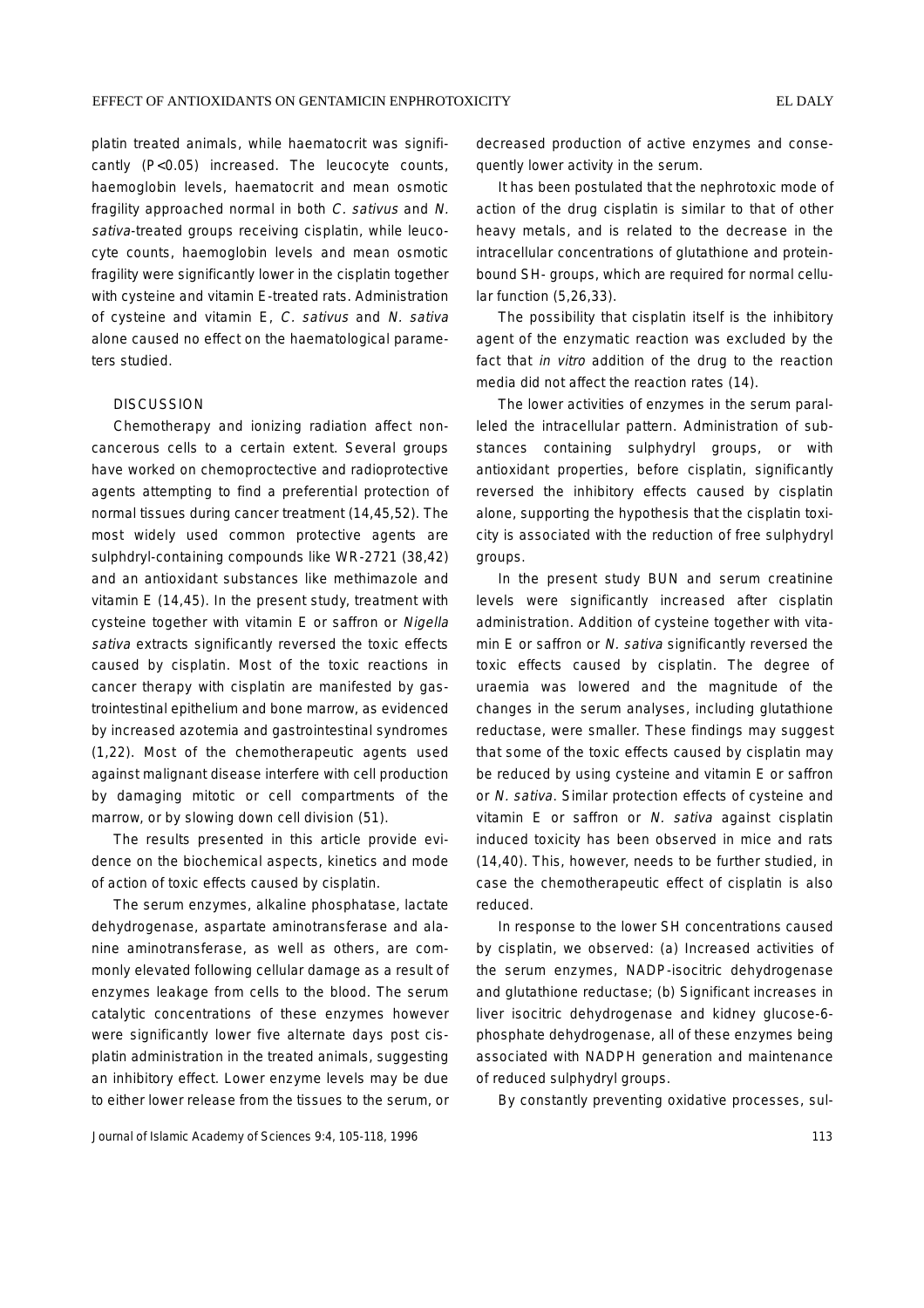| Treatment                  | Alkaline<br>Phosphatase<br>(UM00mg)<br>protein | [Glutathione]<br>reductase<br>(U/100mg)<br>protein | Lactate<br>dehydro -<br>genase<br>(U/100mg)<br>protein | Isocitrate<br>dehydro -<br>genase<br>(U/100mg)<br>protein | Malate<br>dehydro -<br>genase<br>(UM00mg)<br>protein | Aspartate<br>amino -<br>transferase]<br>(U/100mg)<br>protein | Alanine<br>amino -<br>transferase<br>(U/100mg)<br>protein | Malic<br>enzyme<br>(U/100mg)<br>protein | Sorbitol<br>dehydro -<br>genase<br>(U/100mg)<br>protein                | g - glutamyl<br>transferase<br>(UM00mg)<br>protein     | Glucose - 6<br>phosphate<br>dehydro -<br>genase<br>(U/100mg)<br>protein |
|----------------------------|------------------------------------------------|----------------------------------------------------|--------------------------------------------------------|-----------------------------------------------------------|------------------------------------------------------|--------------------------------------------------------------|-----------------------------------------------------------|-----------------------------------------|------------------------------------------------------------------------|--------------------------------------------------------|-------------------------------------------------------------------------|
| Control                    | $27.3 \pm 1.9$                                 | $9.0 \pm 0.8$                                      | $160.0 \pm 7.2$                                        | $2.30 \pm 0.4$                                            | $553.2 \pm 19.5$                                     | $50.2 \pm 2.1$                                               | $2.5 \pm 0.1$                                             | $1.1 \pm 0.1$                           | $10.2 \pm 1.0$                                                         | $16.9 \pm 1.3$                                         | $2.0 \pm 0.2$                                                           |
| Cisplatin                  | $8.2 \pm 1.0$ ***                              | $7.9 \pm 0.7$                                      | $150.0 \pm 8.9$   1.8 $\pm 0.2$ <sup>**</sup>          |                                                           | $400.5 \pm 10.2$ <sup>**</sup>                       | $38.4 \pm 1.2$ **                                            | $1.7 \pm 0.1***$                                          | $1.0 \pm 0.1$                           | $7.3 \pm 0.8$ <sup>**</sup>                                            | 13.9 ± 0.6** 5.1 ± 0.3***                              |                                                                         |
| Cisplatin +<br>l Vitamin E | cysteine+ 16.0 ± 2.2***                        | $8.1 \pm 0.8$                                      | $142.3 \pm 7.5$                                        | $2.1 \pm 0.2$                                             | 415.3 ± 13.5 <sup>**</sup>                           | $42.9 \pm 1.3$ *                                             | $2.2 \pm 0.1^*$                                           |                                         | $0.9 \pm 0.05$ 7.4 $\pm 0.9$ <sup>**</sup>                             | $15.9 \pm 1.5$                                         | 4.5 ± 0.3***                                                            |
| Cysteine+ <br>Vitamin E    | $24.6 \pm 2.1$                                 | $8.4 \pm 0.9$                                      | $147.9 \pm 6.9$                                        | $2.2 \pm 0.3$                                             | $450.9 \pm 21.5^*$                                   | $46.5 \pm 2.5$                                               | $2.3 \pm 0.2$                                             |                                         | $1.1 \pm 0.1$   7.5 $\pm$ 0.7**                                        | $16.3 \pm 1.7$                                         | $2.5 \pm 0.2^*$                                                         |
| Cisplatin+ <br>C.sativus   | $10.2 \pm 1.0$ <sup>**</sup>                   | $8.0 \pm 0.5$                                      | $ 150.3 \pm 10.3  2.0 \pm 0.2^*$                       |                                                           | $450.9 \pm 21.6^*$                                   | $47.6 \pm 3.1$                                               | $2.0 \pm 0.1$ <sup>**</sup>                               |                                         | $1.0 \pm 0.05$ 7.8 $\pm 0.6$ <sup>**</sup> 14.2 $\pm 1.2$ <sup>*</sup> |                                                        | 4.6 ± 0.3***                                                            |
| C.sativus                  | $26.3 \pm 2.1$                                 | $9.3 \pm 0.8$                                      | 148.4 ±11.8                                            | $2.4 \pm 0.2^*$                                           | $560.2 \pm 21.7$                                     | $53.2 \pm 3.4$                                               | $2.6 \pm 0.2$                                             | $1.1 \pm 0.1$                           | $9.6 \pm 0.9$                                                          | $16.0 \pm 1.6$                                         | $2.2 \pm 0.1$                                                           |
| Cisplatin+ <br>N. sativa   | $10.5 \pm 0.8$ ***                             | $8.1 \pm 0.7$                                      | $160.5 \pm 13.0$                                       | $2.0 \pm 0.1$                                             | 460.12 ± 23.12*                                      | $45.8 \pm 2.9$                                               | $2.2 \pm 0.1^*$                                           | $1.0 \pm 0.1$                           |                                                                        | $7.5 \pm 0.8$ **   13.8 $\pm$ 1.3**   4.7 $\pm$ 0.3*** |                                                                         |
| N. sativa                  | $27.1 \pm 2.3$                                 | $9.4 \pm 1.0$                                      | 152.2 ±12.0                                            | $2.5 \pm 0.3$                                             | $559.2 \pm 20.14$                                    | $55.1 \pm 4.1$                                               | $2.7 \pm 0.3$                                             | $1.2 \pm 0.05$                          | $10.5 \pm 0.9$                                                         | $16.7 \pm 1.2$                                         | $2.6 \pm 0.3$ <sup>**</sup>                                             |

Table 3 : Effect of cysteine together with vitamin E, Crocus sativus and Nigella sativa extracts on enzyme activities in the kidney of adult male albino rats treated with cisplatin.

Values represent the mean  $\pm$  S.E.M of six rats per group.

Statistically significant from normal control:\*P<0.05;\*\*P<0.01;\*\*\*P<0.001.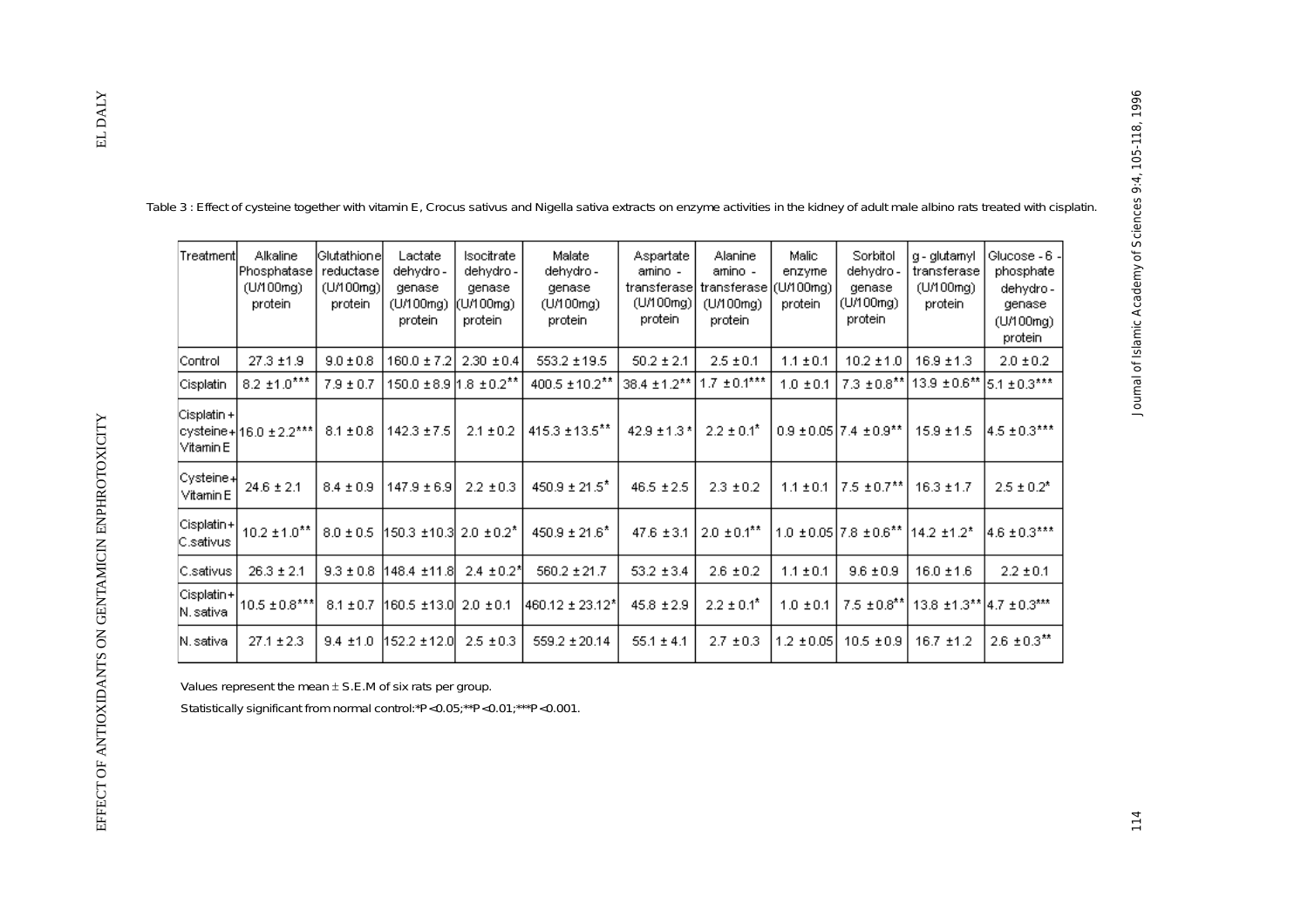#### EFFECT OF ANTIOXIDANTS ON GENTAMICIN ENPHROTOXICITY EL DALY

Figure 3: Effect of cysteine together with vitamin E, Crocus sativus and Nigella sativa extracts on the total leucocyte counts, haemoglobin levels, haematocrit and mean osmotic fragility of erythrocytes of adult male albino rats terated with cisplatin. Each bar represents mean ± S.E.M. of six rats per group. Statistically significant from normal control: \*p<0.05; \*\*p<0.01; \*\*\*p<0.001.



phydryl groups, also have an important role in the maintenance of cellular membrane integrity. The lowering of the SH level caused by cisplatin could be contributing factor to the observed decrease in mean osmotic fragility.

The effect of cisplatin was much greater on the kidney than the liver. While only two enzymes were found to change in the liver (NADP isocitrate dehydrogenase and aspartate aminotransferase increasing by 36% and 14% respectively), eight kidney enzymes showed a change in activity (seven reduced and one

Journal of Islamic Academy of Sciences 9:4, 105-118, 1996

increased). Renal failure in rats treated with cisplatin could be a result of the lower enzymatic activities in the kidney, as well as the less efficient oxidative phosphorylation and adenosine triphosphate production of the mitochondria. The enzyme shown to be most inhibited both in the serum and kidney is alkaline phosphatase. The reason for its great sensitivity is not clear. Through its role as a membrane enzyme involved in transmembranal transport (among other functions), alkaline phosphatase may be particularly involved in the renal failure and development of uraemia.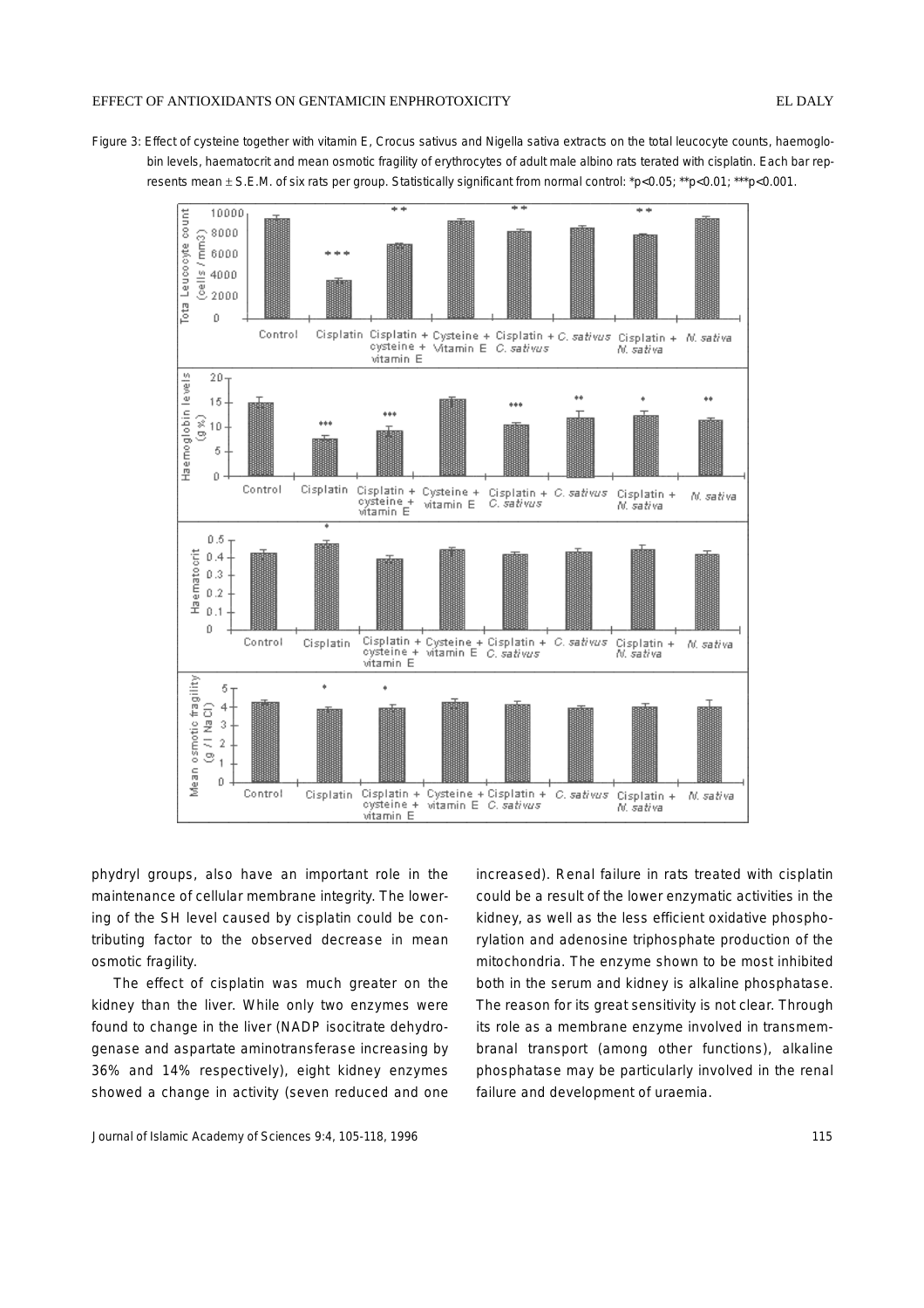| Treatment | Phosphorylation<br>$(\mu \text{ mol } / \text{h} \text{ mg protein})$ | Oxygen consumption<br>$(1/2 O2 \mu$ mol/h mg protein) | P/O<br>quotient |
|-----------|-----------------------------------------------------------------------|-------------------------------------------------------|-----------------|
| Control   | $18.4 + 0.7$                                                          | $11.2 + 0.5$                                          | $1.6 \pm 0.1$   |
| Cisplatin | $15.2 \pm 0.9***$                                                     | 11.0 $\pm$ 0.7                                        | $1.4 \pm 0.04*$ |

Table 4: Effect of cisplatin on mitochondrial oxidation and phosphorylation in  $O<sub>2</sub>$  the kidney of adult male albino rats.

Succinate was used as a substrate.

Values represent the mean  $\pm$  S.E.M. of six rats per group.

Statistically significant from normal control: \*P<0.05, \*\*P<0.01.

Following the administration of cisplatin, uraemia developed and the activity of serum enzymes was significantly decreased (Table 1 and Figures 1-2). This was largely reversed by supplementation with cysteine and vitamin E or saffron or N. sativa, once again indicating on the possible potential of these compounds to reverse the toxic effects caused by cisplatin. Similar patterns, although of lesser magnitude, were also seen with other kidney enzymes (aspartate aminotransferase and alanine aminotransferase). It is, however, necessary to evaluate the efficiency of these compounds when given after cisplatin treatment rather than before treatment, since the supplementation of vitamin E and cysteine or saffron or N. sativa before cisplatin treatment may reduce the chemotherapeutic efficiency of the drug. The availability of appropriate biochemical indicators of the degree of nephrotoxicity will enable further study of these aspects of the problem.

Hopkins et al. (28) have reported that the decline of circulating lymphocytes reaches its lowest level on the fifth day of treatment with anticancer drugs. Protection against cyclophosphamide-induced toxicity using MPG has been reported (13). In the present work, some protective effects were exerted by both the saffron and N. sativa extracts considering leucocyte counts, blood haemoglobin content, haematocrit and mean osmotic fragility. Similar observations were also reported in mice (40).

The exact mechanisms by which the saffron and N. sativa extracts exert their protective effects against cisplatin-induced toxicity are not yet known. Sasen et al. (45) showed that cisplatin-induced nephrotoxicity was decreased when methimazole was given 30 min before and up to 4 hours after cisplatin treatment. Our findings revealed that cisplatin-induced toxicity was decreased when saffron or N. sativa were given 30 min before cisplatin treatment. These results may be due to the relatively slower excretion of cisplatin by the kidneys and/or the slower development of the cisplatin-induced nephrotoxicity compared to the other nephrotoxic chemicals (17).

The increased blood cell volume seen in the cisplatin treated rats could be related to the renal failure, leading to loss of body fluids and haemoconcentration and therefore an increased haematocrit. The fact that total protein was reduced could be explained by the loss of protein in the urine. Significant proteinuria was seen in the cisplatin-treated rats, confirming the results of other others (26). This is further supported by the lower serum albumin levels in the treated rats.

Evaluation of the toxicological effects of cisplatin leads to the following conclusions; (a) Blood and tissue analysis confirmed that the kidney is very sensitive to cisplatin toxicity, and more sensitive than the liver; (b) An intracellular compensatory effect was observed following cisplatin administration. This compensatory process neutralized the effects of cisplatin, by increasing the activities of enzymes associated with NADPH production and the maintenance of sulphdryl groups in their reduced state; (c) Renal failures caused by the administration of cisplatin is the result of reduced activities of several enzymes that play a role in renal function, as well as reduced adenosine triphosphate production due to uncoupling of the mitochondrial oxidative phosphorylation; (d) The toxic effects and degree of renal failure were decreased by cysteine and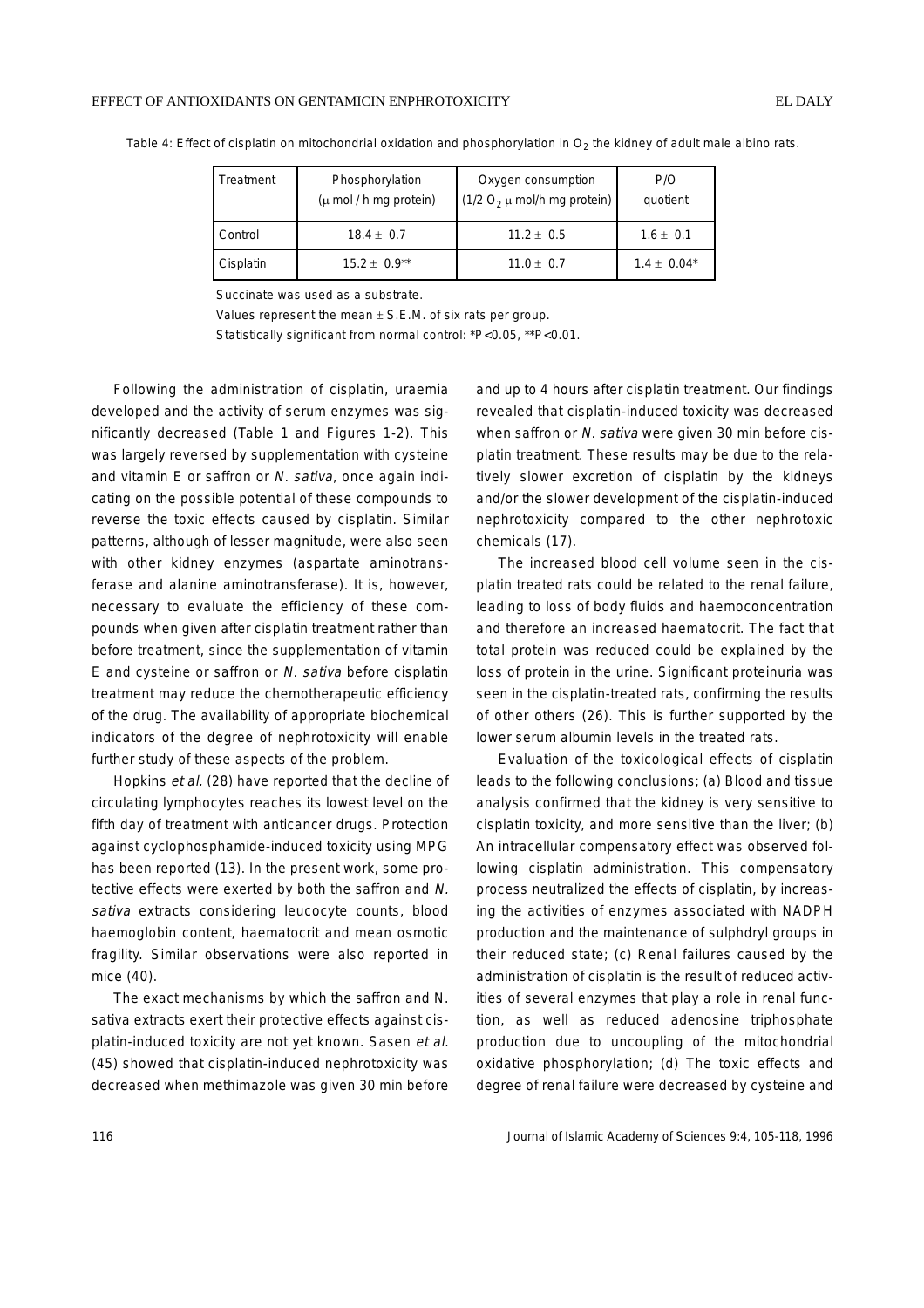vitamin E, saffron and N. sativa extracts, which also partially neutralized the various changes in enzyme activity, etc. caused by cisplatin.

#### REFERENCES

1. Allan SG, MA Cornbleet, PS Warrington, IM Golland, CF Leonard and JF Smyth : Dexamethasone and high dose efficacy in controlling cisplatin-induced nausea and vomiting. British Medical Journal. 289:878-879, 1984.

2. Allan SG, JF Smyth, FG Hay, CF Robert and CR Wolf : Protective effect of sodium-2-mercaptoethane sulfornate on the gastrointestinal toxicity of cisdiamine-dichloroplatinum. Cancer Research 46:3569-3573, 1986.

3. Anand AJ and B Bashey : Newer insights into cisplatin nephrotoxicity. Ann Pharmacother 27:1519-1525, 1993.

4. Baldew GS, CJA Hamer, G Van den Los, NPE Vermeulen, JJM de Goeji and JG McVie : Selenium induced protection againts cisplatin (II). Nephrotoxicity in mice and rats. Cancer Res. 49:3020-3023, 1989.

5. Ballantyne B, T Marrs, and P Turner : General and Applied Toxicology. M Stockton Press, 1993.

6. Bannister SJ, LA Sternson, AJ Repta and GW James : Measurement of free circulating cis-diamine-cis-dichloroplatinum (II) in plasma. Clinical Chemistry 23:2258-2262, 1977.

7. Bergmeyer HU : Glutathione reductase. In: Methods of Enzymatic Analysis. Vol 1, pp 465-466, Verlag Chemie International, Deerfield Beach, Florida. 1974.

8. Bergmeyer HU and E Bernt : Lactate dehydrogenase In: Methods of Enzymatic Analysis. Ed by HU Bergmeyer, 2nd English edition. Vol 2, pp 574-579, Verlag Chemie Weinheim. Academic press Inc New York, San Francisco and London 1974.

9. Bergmeyer HU and E Bernt : Malate dehydrogenase. In: Methods of Enzymatic Analysis. Ed by HU Bergmeyer, 2nd English Edition. Vol 2, pp 613-617, Verlag Chemie Weinheim. Academic press Inc, New York, San Francisco, London, 1974.

10. Bergmeyer HU, M Horder and R Rej : Method for the measurement of catalytic concentration of enzymes. IFCC method for aspartate aminotransferase. J Clin Chem Clin Biochem 24:497- 510, 1986.

11. Bergmeyer HU, M Horder and R Rej : Method for the measurement of catalytic concentration of enzymes. IFCC method for alanine aminotransferase. J Clin Chem Clin Biochem 24:481- 495, 1986.

12. Bernt E and HU Bergmeyer : Isocitrate dehydrogenase. In : Methods of Enzymatic Analaysis. Ed by HU Bergmeyer, 2nd English edition. Verlag Chemie Weinheim. Academic Press Inc, New York, San Francisco and London, pp 624-627, 1974.

13. Bhanumathy P, S Kumar and DM Vasudevan : Role of 2-

MPG against toxicity of cyclophosphamide in normal and tumour bearing mice. Indian Journal of Experimental Biology 24:767-770, 1986.

14. Bogin E, M Marom and Y Levi : Changes in serum, liver and kidneys of cisplatin-treated rats; effects of antioxidants. Eur J Clin Chem Biochem 32:843-851, 1994.

15. Bonder RJL and DC Mead : Evaluation of glucose-6-phosphate dehydrogenase from Leuconostic mesenteroides in the hexokinase method for determining glucose in serum. Clin Chem 20:586-590, 1974.

16. Boogaard PJ, ELM Lempers, GJ Muller and JHN Meerman : U-Methylthiobenzoic acid reduces cisplatin nephrotoxiticy in rats without compromising anti-tumour activity. Biochem Pharmacol 41, 369-375, 1991.

17. Borch RF : The platinum antitumor drugs. In Metabolism and actions of anticancer drugs. Eds by G Powis and RA Prough, pp 163-193, Taylor and Francis, New York, 1987.

18. Borch RF and ME Pleasants : Inhibition of cisplatin nephrotoxicity by diethyldithiocarbamate rescue in a rat model. Proceedings National Academy of Science 76:6611-6614, 1979.

19. Cafruny EJ, A Farah and HS DiStefano : Effect of the mercurial diuretic mersalyl on protein-bound sulfhydryl groups in cytoplasm of rat kidney cells. J Pharmacol Exp Ther 115:390-401, 1995.

20. Deconti RC, BR Toftness, RC Lange and WA Greasey : Clinical and pharmacological studies with cis-diclhoro-diaminedichloroplatinum (II). Cancer Research 33:1310-1315, 1973.

21. Doumas BT, WA Watson, HG Biggs : Albumin Standards and the measurement of serum albumin with bromocresolgreen. Clin Chim Acta 31:87-96, 1971.

22. Evans RG, CE Wheatley, J Nielsen and I Ciborowoski : Modification of the bone marrow toxicity of cis-diamine-dichloroplatinum (II) in mice by diethyldithiocarbamate. Cancer Reseach 44:3686-3689, 1984.

23. Frings CS, TW Fendly, RT Dunn and CA Queen : Improved determination of total serum lipids by the sulphophosphovanillin reaction. Clin Chem. 18:673-674, 1972.

24. Gerlach U and W Hiby : L-Iditiol dehydrogenase. In: Methods of Enzymatic Analysis. Ed by HU Bergmeyer, vol 1, pp 569- 573, Verlag Chemie Weinheim Academic Press, New York, San Francisco and London, 1974.

25. Hanigan MH, BC Gallagher, PT Jr Taylor and MK Large : Inhibition of gamma-glutamyl transpeptidase activity by acivicin in vivo protects the kidney from cisplatin-induced toxicity. Cancer Res. 54:5925-5929, 1994.

26. Haschek WM and CG Rousseaux : Handbook of Toxicologic Pathology. Academic Press. San Diego, New York Boston, London, Sydney, Tokyo, Toronto. 1991.